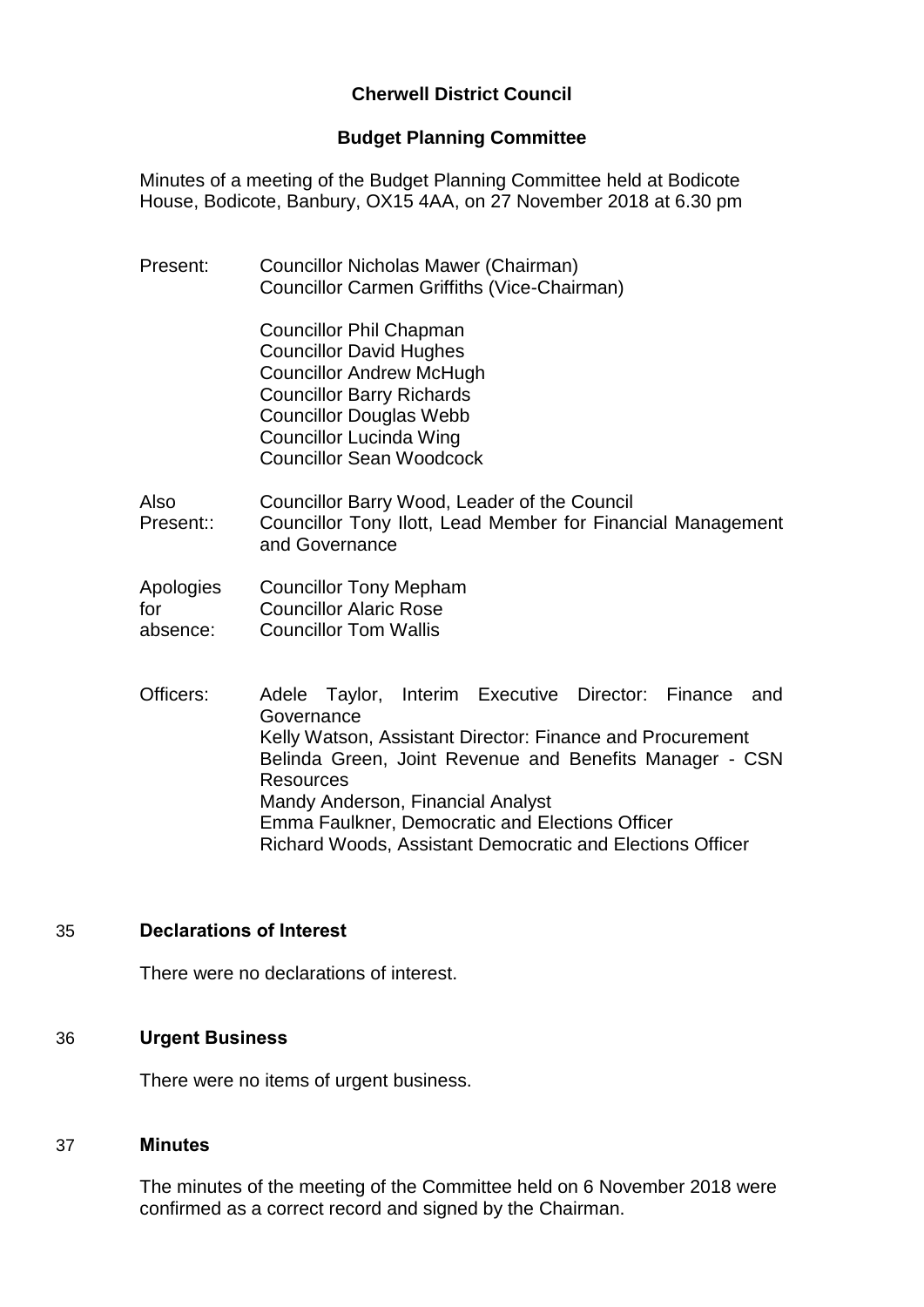#### 38 **Chairman's Announcements**

There were no Chairman's announcements.

### 39 **Finance Monitoring Report - September 2018**

The Committee considered a report from the Assistant Director – Finance and Procurement, which summarised the Council's Finance Monitoring position at the end of September 2018.

The Assistant Director – Finance and Procurement advised the committee that there had been an improvement in the Council's financial position, as a result of improved business rates growth and existing overspends having begun to be offset by underspends across some departments.

In response to questions from the Committee, the Assistant Director – Finance and Procurement advised that no additional financial risks had been identified in September or October.

#### **Resolved**

(1) That the contents of the report be noted.

#### 40 **Exclusion of the Press and Public**

#### **Resolved**

That under Section 100A of the Local Government Act 1972, the public and press be excluded from the meeting for the following item of business on the grounds that, if the public and press were present, it would be likely that exempt information falling under the provisions of Schedule 12A, Part I, Paragraph 3 would be disclosed to them, and that in all the circumstances of the case, the public interest in maintaining the exemption outweighs the public interest in disclosing the information.

## 41 **Medium Term Financial Strategy**

Following discussion with Officers, the Committee agreed to move into private session for the duration of the discussion on this item.

The Interim Executive Director – Finance and Governance and the Assistant Director – Finance and Procurement gave an exempt presentation on the Medium Term Financial Strategy.

The Committee asked detailed questions on all aspects of the Medium Term Financial Strategy and Budget for 2019-20, which were duly answered by Officers.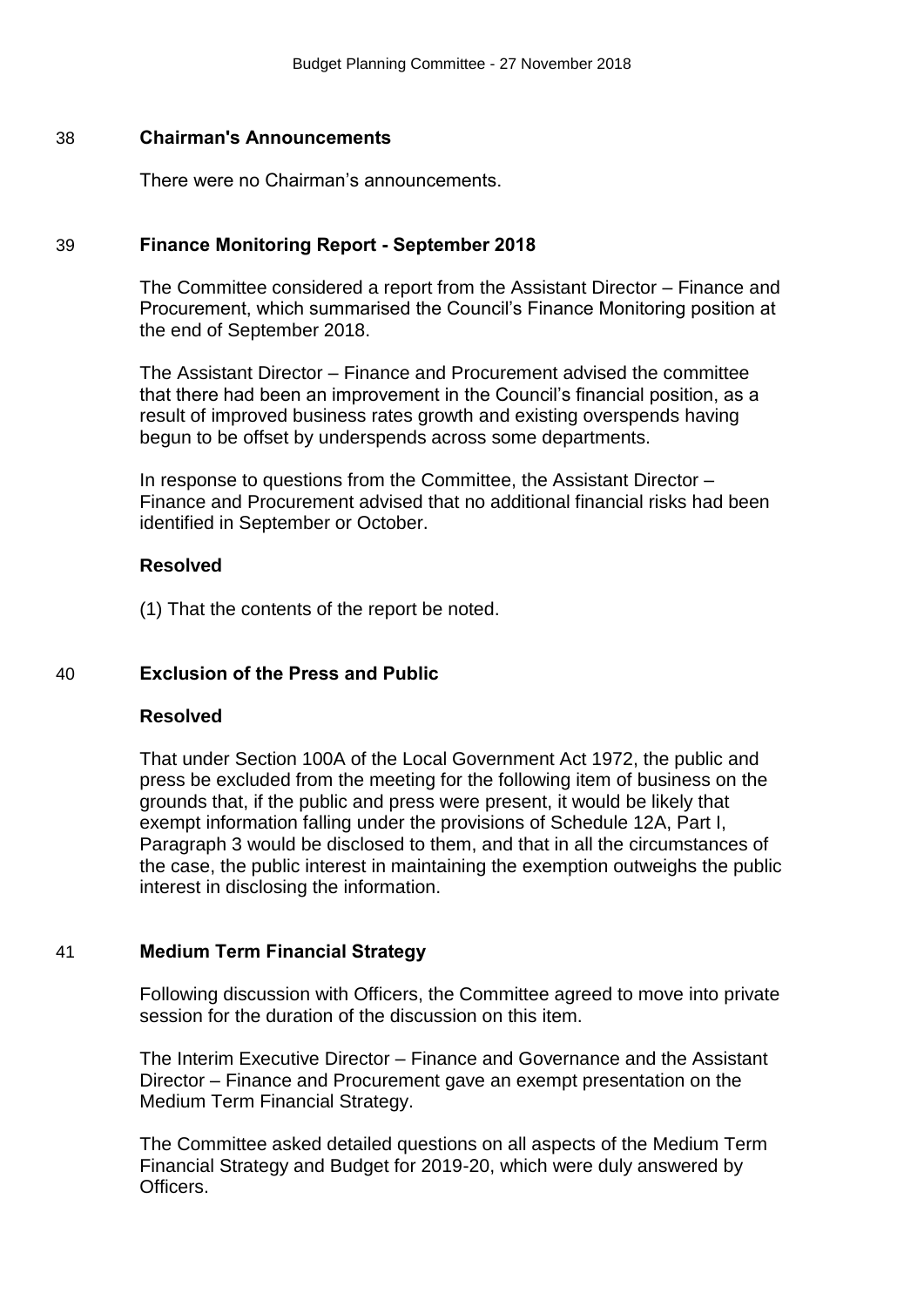#### **Resolved**

(1) That the exempt presentation be noted.

### 42 **Re-admittance of the Press and Public**

#### **Resolved**

That the press and public be re-admitted to the meeting.

## 43 **Business Rates - An Overview**

The Committee considered a verbal presentation from the Operations Director – CSN Resources and the Financial Analyst which provided an overview on Business Rates.

In introducing the presentation, the Financial Analyst advised that the amount of business rates charged depended on the rateable value of the property as calculated by the Valuation Office Agency, the multiplier applied to it, and whether they were eligible for any form of business rate relief.

During the presentation, the Committee heard that Cherwell District Council collected £93m in Business Rates during 2017/18 and retained £9m; however timing delays meant that this was not reported as income in the 2017/18 budget monitoring.

Following questions from the Committee regarding rates for new businesses, the Operations Director – CSN resources advised that it was not possible to look up Rateable Value in advance of a business opening, due to the different rates and reliefs that may be applicable based on the nature of individual businesses.

## **Resolved**

(1) That the presentation be noted.

## 44 **Local Discretionary Business Rate Relief Scheme for 2019-20**

The Committee considered a report from the Interim Executive Director – Finance and Governance, which provided Members with details of the proposed Local Discretionary Business Rate Relief Scheme for 2019-20.

The Operations Director – CSN Resources advised the Committee that central Government expected local authorities to use discretionary powers in order to deliver the relief scheme; however there had been very little take up of the funding that had been made available. It was therefore proposed to apply the relief automatically to those businesses that qualified for it.

In response to questions from the Committee, the Operations Director – CSN Resources advised that assistance to parties impacted by the 2017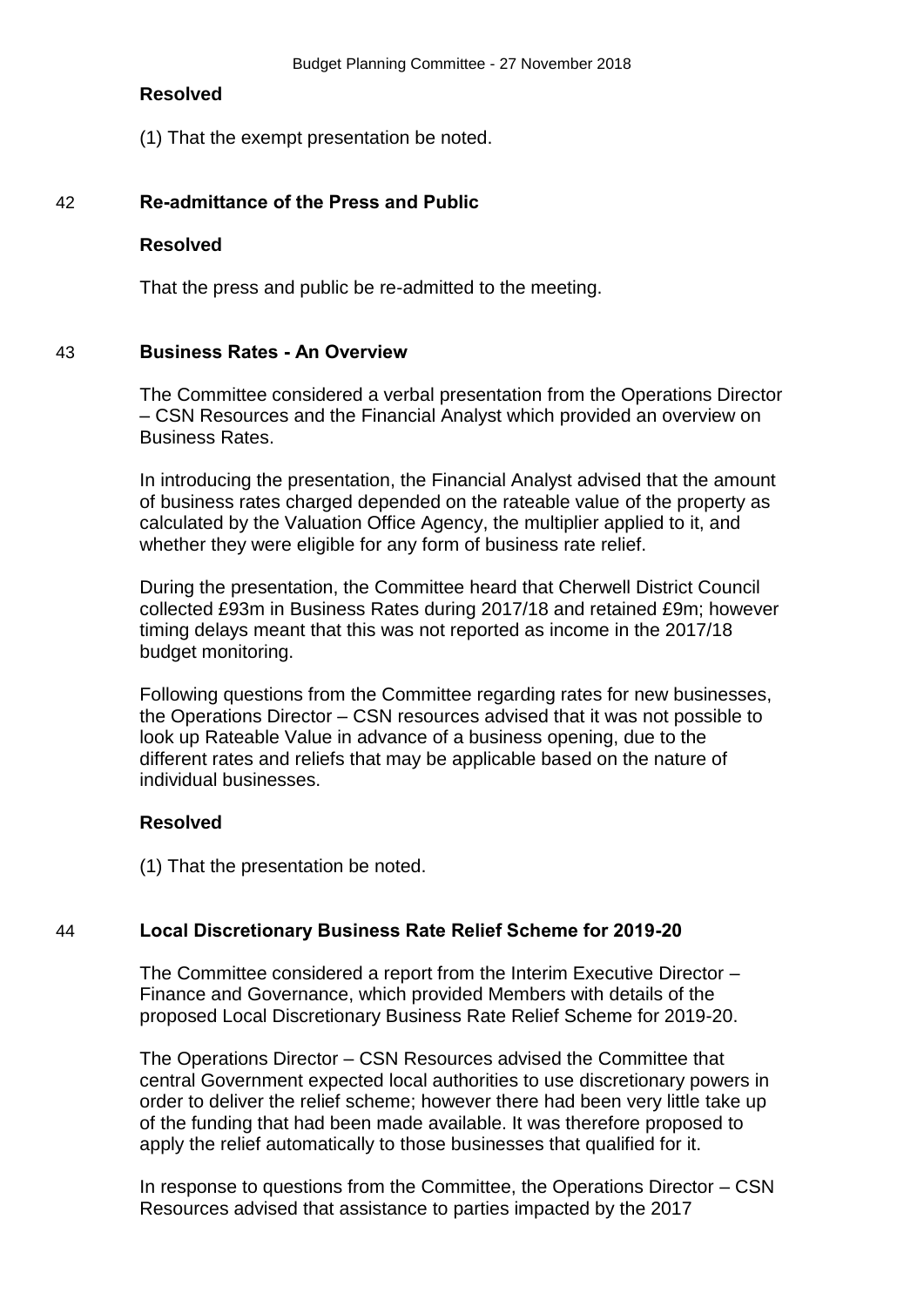Revaluation was limited by the funding provided, and that this was forecast to decrease to £21k by 2020-21.

## **Resolved**

- (1) That the contents of the report be noted.
- (2) That Executive be recommended to adopt the Local Discretionary Business Rates Relief Scheme for 2019-20.

## 45 **Business Rates Retail Relief Policy**

The Committee considered a report from the Interim Executive Director – Finance and Governance, which provided an update on the Business Rates Retail Relief announced in the recent budget, and proposed a Retail Relief Policy.

In introducing the report, the Interim Executive Director – Finance and Governance advised the committee that the scheme applied to occupied retail premises with a rateable value of less than £51k in the years 2019-20 and 2020-21.

Following questions from the committee, the Operations Director – CSN Resources advised that any retail relief awarded by the Council would be reimbursed by central Government.

## **Resolved**

- (1) That the contents of the report be noted.
- (2) That the proposed Business Rates Retail Relief Policy be recommended to Executive for consideration.

## 46 **100% Council Tax Premium on Long Term Empty Dwellings**

The Committee considered a report from the Interim Executive Director – Finance and Governance, which provided an update on the change in legislation to allow for a Council Tax premium of 100% on properties that were empty for 2 years or more, and a recommendation to Executive on the introduction of a 100% Empty Homes Premium.

The Interim Executive Director – Finance and Governance advised that from 1 April 2019, local authorities would be able to increase the Empty Homes Premium to 100% for properties that had been empty for two or more years. It was up to individual authorities to decide whether or not to implement the premium locally.

In response to questions from the Committee regarding the implementation of the premium, the Interim Executive Director – Finance and Governance advised that the Council would notify any parties impacted by the increase